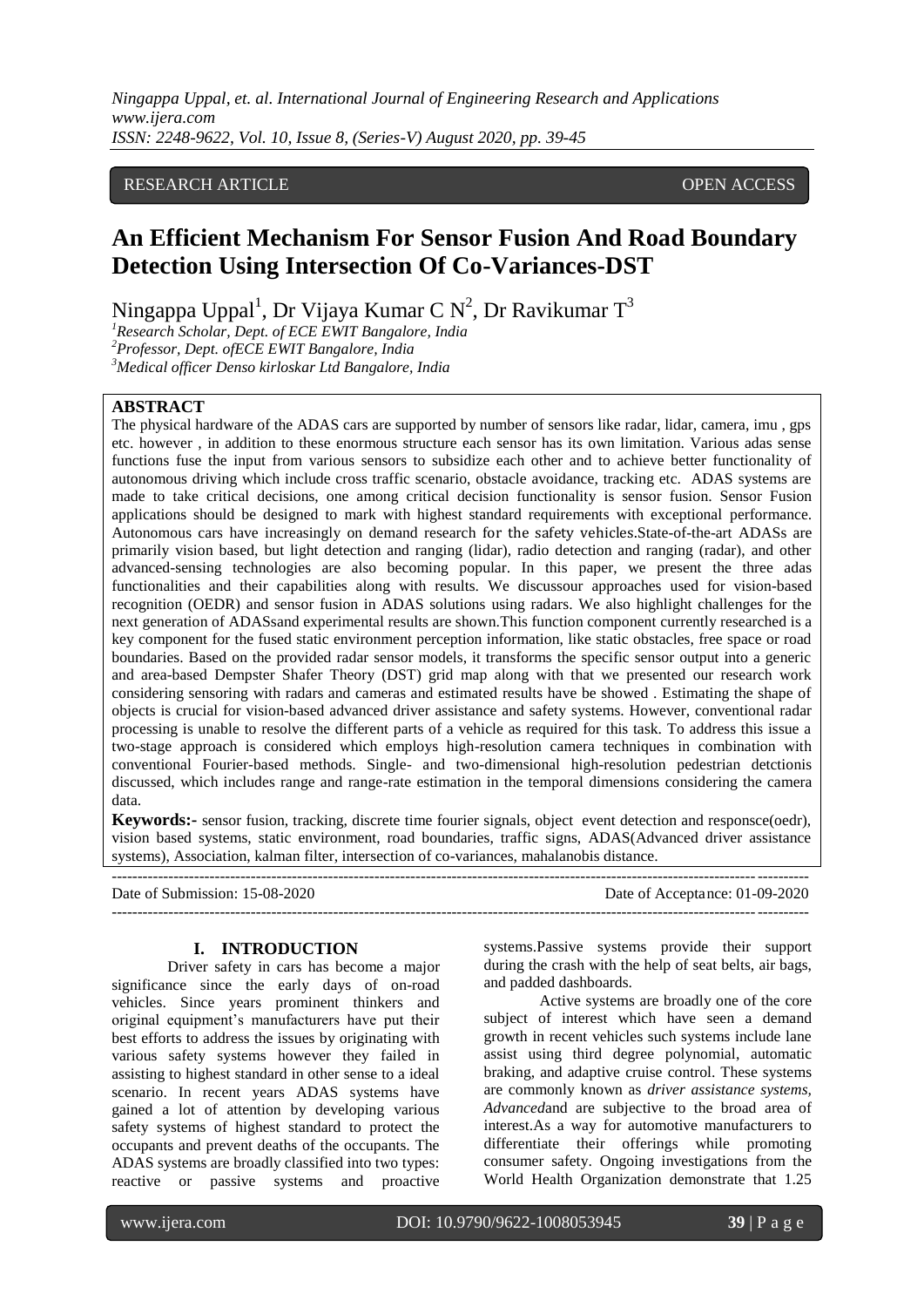million passings happen each year because of streetcar crashes [1]. Additionally, such mishaps as of late have a yearly worldwide expense of US\$518 billion, which removes roughly 1–2% of total national output from the entirety of the nations on the planet [2]. These high casualty rates, money related misfortunes, and expanding client interest for keen wellbeing frameworks are a portion of the key explanations behind OEMs to create ADASs. Besides, with the expanding number of electronic control units and combination of different kinds of sensors, there are currently adequate registering abilities in vehicles to help ADAS arrangements. The various sorts of sensors, for example, cameras, lidar, radar, and ultrasonic sensors, empower a wide range of ADAS arrangements. Among them, the vision-based ADAS, which fundamentally utilizes cameras as vision sensors, is famous in most advanced vehicles. Figure 1 shows a portion of the best in class ADAS highlights and the sensors used to execute them. Present day ADASs are likewise key advancements to acknowledge independent vehicles [3].In any case, a few difficulties with the structure, execution, and activity of ADASs stay to be survived. A portion of these difficulties incorporate limiting vitality utilization, lessening reaction inactivity, adjusting to changing climate conditions, and security. Right now, give a summary of the scene of ADAS innovative work to address these difficulties.

Sensor combination alludes to joining data from different homogenous or heterogeneous sensors to locate a solitary best estimation of the condition of the earth. Combination helps sensors

Supplement each other's confinements and offers more prominent influence to the framework contrasted with a framework with singular sensors. Sensor combination offers high exactness, dependability, strength to vulnerability, expanded spatial and fleeting inclusion, and improved goals, which are urgent in wellbeing basic frameworks, for example, vehicles. In spite of the fact that this comes at a higher calculation cost, the calculation power accessible in innovative vehicles and the diminishing expense of the sensors are encouraging the boundless reconciliation of these frameworks. The order of various degrees of sensor combination alongside the most generally utilized procedures for intertwining information are talked about in [2]. The developing enthusiasm for profound learning and other ML strategies as of late has driven specialists toward investigating progressively proficient and clever systems that improve ADASs with sensor combination capacities.

Another ADAS include utilized in a couple of creation vehicles is the capacity to keep the vehicle inside the path lines out and about However, path lines are one of the hardest street highlights to identify on account of their irregularities, for example, being various hues, blurred, and in some cases not by any means present. Current techniques to distinguish path lines frequently utilize a canny change to discover the edges in the picture. When the edges are discovered, a Hough change is utilized to contrast the lines with a solitary slant to decide whether they are for sure path lines [2]. The utilization of CNNs is likewise getting famous for path line recognition.

# **II. CURRENT RESEARCH WORK**

## **a. Static environment**

This document describes the processing steps of Dempster Shafer grid mapper. Most steps are sensor independent only the sensor model is different. The GridMapperRadar is a new Runtask. It requires a vehicle pose and requires the SensorModelServer to run, which is dependent on the VehicleConfigServer. Both server tasks provide the parameters of the sensor models. Including the sensor extrinsic, key parameters like detection ranges or resolutions and the probability modulation description.

The general idea of such DST grid maps is to subdivide the area around the vehicle in tiles. Each tile contains information about the corresponding amount of free, occupied and unknown probability that is estimated from the sensor signal. The size of the tile itself and the overall map size is dependent on the use case, while for highway scenarios resolution is less important, compared to parking functions, while the overall map size needs to be much larger. In general, those grids transform a sensor specific signal into a generic sensor independent representation based on a sensor model that assigns free and occupied probabilities to sensor detections. Also, the temporal accumulation of sensor signals is a key component of the chosen approach to increase the robustness to sensor noise and also increasing the accuracy of the static obstacle description. Furthermore, it provides static environmental information close to the ego vehicle that is currently outside of the sensor detection range of the mounted sensors.

Based on the DST grid maps a variety of high-level signals about the static environment can be extracted. The most common ones are road boundaries, drivable free space around the vehicle and static obstacles. Due to the generic principle ofthis representation fusion algorithms can be used to increase the overall availability and accuracy of such data.

As most probability-based methods also the DST grid maps assume statistical independence of the provided input data. Although the overall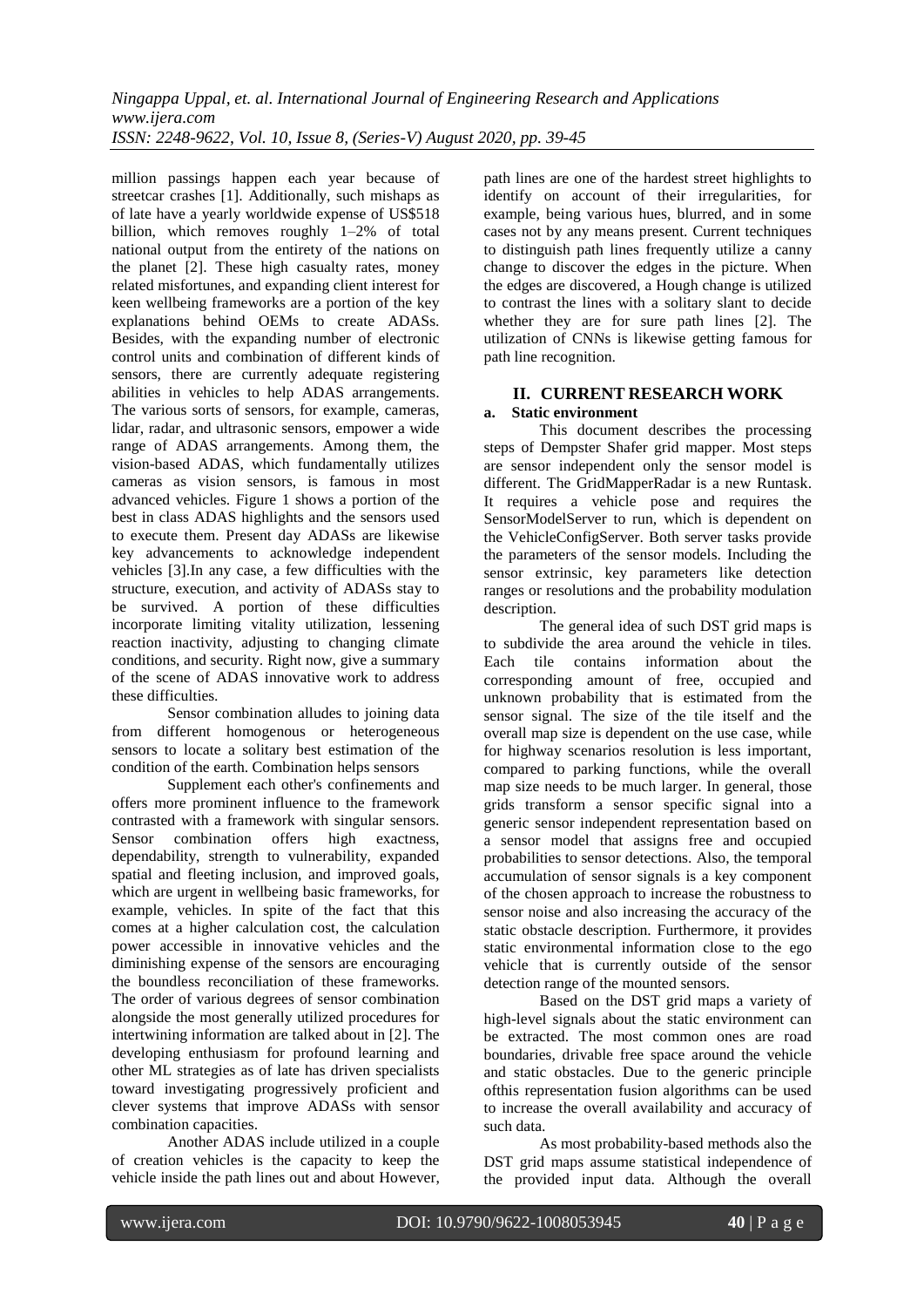algorithm is robust, it should be guaranteed as good as possible. This basic assumption is e.g. violated at stand still or based on the processing stages done on the sensor itself.

The current implementation of the DST grid map is designed for the static environment only. To avoid artefacts in the representation (moving objects will produce obstacle tails) all dynamic obstacles should be removed from the input data.

For the accumulation of sensor data over several measurements, the module requires with respect to the used map size a precise and consistent vehicle position. Otherwise obstacles may get larger than in reality or in worst case are erased by implicit free space. finally a common time basis is assumed to relate the individual sensor measurements to the vehicle position. This is especially important due to the asynchronous operation of sensors and processing units.If this assumption is violated the accumulation of data over time is strongly impaired.

Each measurement point needs to be assigned to an obstacle and/or free confidence. This confidence is interpreted as probability of existence and is provided by this probability assignment framework. Beside the directly measured information, also implicit ones (mostly free space) can be inferred. Inside this framework it is handled by different matrices of probabilities. Basically, those probabilities are heavily influencing the performance that can be achieved, with respect to achievable detection ranges and potential errors (false positive and negative).

The general idea behind the probability assignment framework is to modulate the sensor degradation with respect to distance and angle of the objects. Additionally, a complex modulation was needed based on a low number of parameters. For efficiency reasons the probability distributions for direct (mainly obstacles, because many sensors provide only coarse height information) and indirect information are calculated once during the initialization.

All explicit and implicit probabilities of a single sensor scan is inserted into a polar (radial and azimuthal coordinate, instead of Cartesian x,y) sensor map. If the original sensor data provides also height information it might be used to distinguish between explicit free and obstacle points, but per definition those polar maps are just 2-dimensional.

#### **b. Sensor fusion**

Sensor fusion is a cumulative approach, Error in sensor measurements when fused will give an inaccurate state.

Probability of loss of track is more as error accumulates and track smoothness is not maintained.

Kalman filter helps us in giving the best estimate by minimizing the mean squared error.

State prediction

$$
\hat{x}_{t|t-1} = \hat{x}_{t-1|t-1}F_t(1.1)
$$
  
 
$$
P_{t|t-1} = F_t^T P_{t-1|t-1}F_t + Q_t
$$
 (1.2)  
State updating

$$
\hat{x}_{t|t} = \hat{x}_{t|t-1} + K_t(z_t - H_t \hat{x}_{t|t-1})
$$
\n(1.3)

$$
P_{t|t} = P_{t|t-1} - K_t H_t P_{t|t-1} \tag{1.4}
$$

$$
K_t = P_{t|t-1} H_t^T (H_t P_{t|t-1} H_t^T + R_t)^{-1}
$$
 (1.5)

Here,  $\hat{x}_{t|t}$  which is the posterior estimate is our final result.

 $\hat{x}_{t}|_{t}$  is also a fused posterior estimate i.e. the error of the fused

Traffic Participant vector is minimized to give a better estimate.

The joint Probability data association is a measure of the **distance** between a point P and a distribution D.

Measuring how much standard deviations away measurement is from the mean. It indicates the fit of the distribution. i.e how well the measurement fits with the mean. this is the mahalanobis distance.

$$
dij = \sqrt{(z_i - \mu)S^{-1}(z_i - \mu)^T}(1.6)
$$

The deterministic distance value itself cannot say the degree of association. Hence degree of association is evaluated be its probability given by

$$
P_{ij} = \frac{dij}{A_{ij} + A_{ji} - dij} \tag{1.7}
$$

The covariance intersection filter is given by the convex combination

$$
x = \sum_{n=1}^{N} \omega_n S_n^{-1} x_n \tag{1.8}
$$

The  $\omega_n$  is unknown which indicates the weight of each measurement while fusing

$$
tr(S_1)\omega_1 - tr(S_2)\omega_2 = 0
$$
 (1.9)  

$$
\omega_1 + \omega_2 = 1
$$

The lower hessenberg form

$$
\begin{bmatrix} tr(S_1) & -tr(S_2) \\ 1 & 1 \end{bmatrix} \begin{bmatrix} \omega_1 \\ \omega_2 \end{bmatrix} = \begin{bmatrix} 0 \\ 1 \end{bmatrix} \tag{1.10}
$$

Two measurements weight constraint

$$
\omega_1 = \frac{\text{tr}(S_1)}{\text{tr}(S_1) + \text{tr}(S_2)}, \ (1.10.1)
$$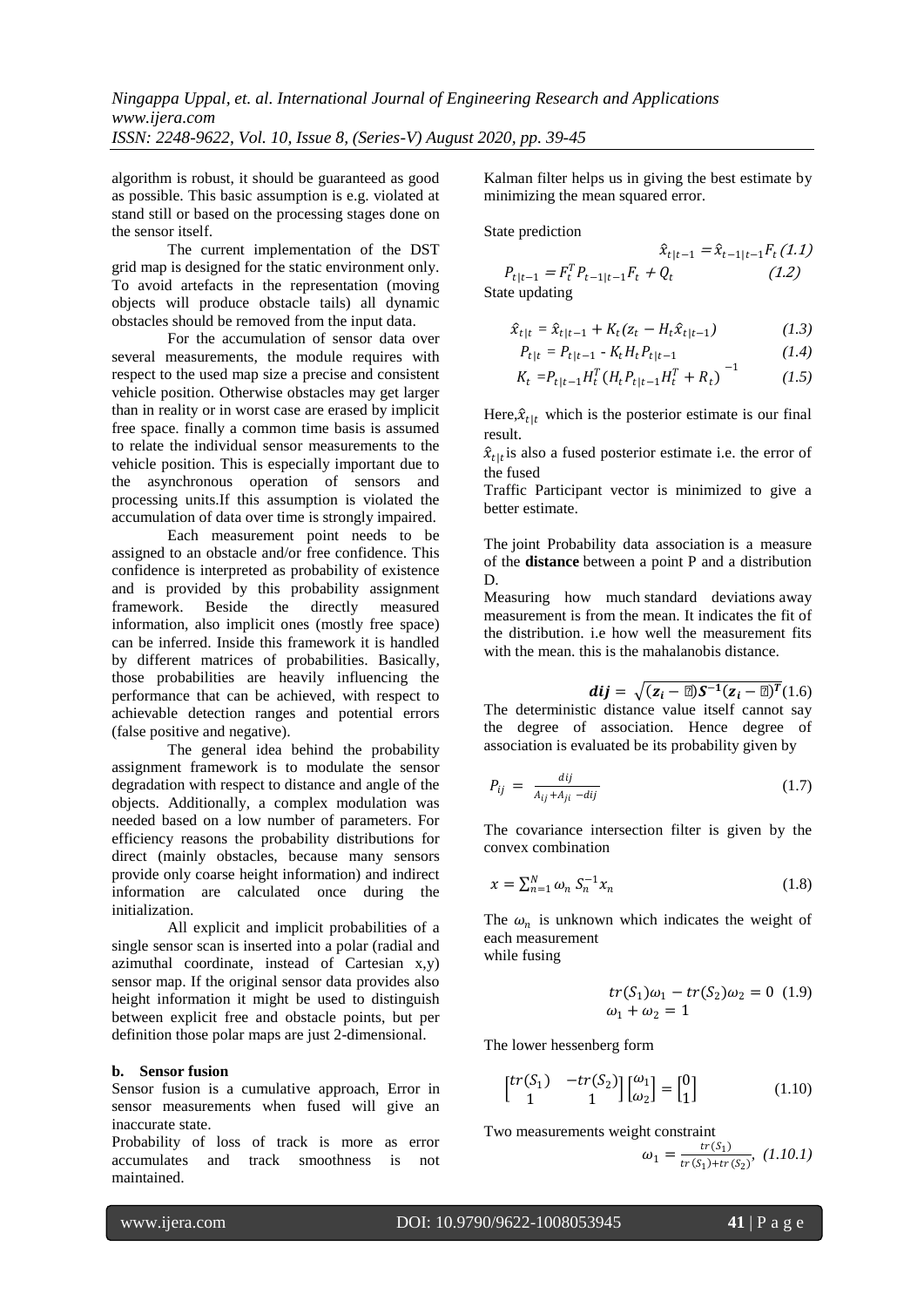$\omega_2 = \frac{tr(S_1)}{tr(S_2) + tr(S_3)}$  $\frac{tr(S_1)}{tr(S_1)+tr(S_2)}(1.10.2)$ 

#### **c. Object detection and event response(OEDR)**

OEDR takes entirely its support with vision systems like camera where the image needs to be preprocessed. This includes cross road detection, traffic sign detection, pedestrian detection, lane detection etc. This is done once per frame. In this step, the integral histogram of the whole image is calculated and stored to the external memory. The DSP is used for this calculation step.

Next, the cells, blocks, and matching are to be calculated, once for every patch. The cells are loaded from the already preprocessed integral histogram. From the cells, the blocks can be calculated and normalized. These steps are done on the DSP. However, the following matching itself (SVM) is done on the EVE coprocessor, as it mainly consists of a lot of parallel MACs. This way, the DSP can prepare the blocks for the next patch, while the EVE is processing the SVM from the previous patch in parallel.

After all patches have been processed, the post-processing step follows. In this step, all matching hypotheses are sorted out and prepared for the following LRF algorithm. This post-processing essentially needs almost no processing power compared to the other parts. Therefore, it is performed on the DSP, after the whole patch processing is complete.

As a first step, the input image has to be pre-calculated to build the integral histogram. This is done by the DSP once after the start of every new frame. The input image is typically loaded from the external memory, and the integrated histogram stored back to the external memory. However, the memory locations can be chosen arbitrarily by the user.

The histogram consists of eight different directional bins, where the length of the gradients of every pixel is added to the corresponding directional bin. The three different steps, consisting of Sobel filtering, binning, and integration, are described in detail in the following sections

To get the horizontal and vertical gradient of the pixels, a Sobel filter is applied to every pixel of the image. A simple filter operator of the form [1 0 -1] is used to calculate the gradients. As there is not enough data available to calculate the gradient for the border pixels, the gradient calculation is omitted for those pixels.

As the pixel values are stored as 12-bit unsigned values, the resulting gradients are 13 bits wide. The calculated gradients are stored line-wise left to right from top to bottom, starting with the pixel (1,1). Four bytes are needed for every pixel, two for each gradient direction.

Using the horizontal and vertical gradients, the length of the gradient is calculated. This could be done using the L2-norm. However, the following approximation is used for the gradient length calculation:

$$
\|\vec{x}\|_{2} = \sqrt{\sum_{i=1}^{2} \vec{x}_{i}^{2}} \approx \frac{3}{8} \cdot (|x_{1}| + |x_{2}|) + \frac{5}{8} \cdot \max(|x_{1}|, |x_{2}|)
$$
\n(1.11)

Then, the direction is calculated and the length of the gradient is added to the corresponding directional bin. In total, eight different bins are used. The eight bins are spanned over the upper hemisphere and expanded to the lower one. Therefore, each bin covers an angle of  $\pi/8$ :



*Figure 1: Distribution of the bins*

To assign a pixel to a bin, the absolute value of the two gradient values is calculated first. Then, those values are used to assign the gradients direction to a bin of the first quadrant (0-3). Depending of the sign of the two gradient values, the final bin can be assigned by expanding from the first quadrant to all four quadrants.

The result of the binning process is the length of the gradient (12 bits) and the bin number (ranges from 0-7) where the gradient corresponds to.

The support vector machine is used to match every hypothesis of the patch against a given set of coefficients. The coefficients have the same dimensions as a hypothesis. Matching is performed by calculating the dot product of the hypothesis values and the coefficients. The coefficients are determined by training of the algorithm against known pedestrians and therefore known at compile time. The coefficient values are stored in exactly the same order as the block values. But as the coefficients are represented by 9bit values, 2 bytes are used for every coefficient value:



Figure2: Coefficient values in memory

The hypotheses are built by stepping by the block width and height through the patch. This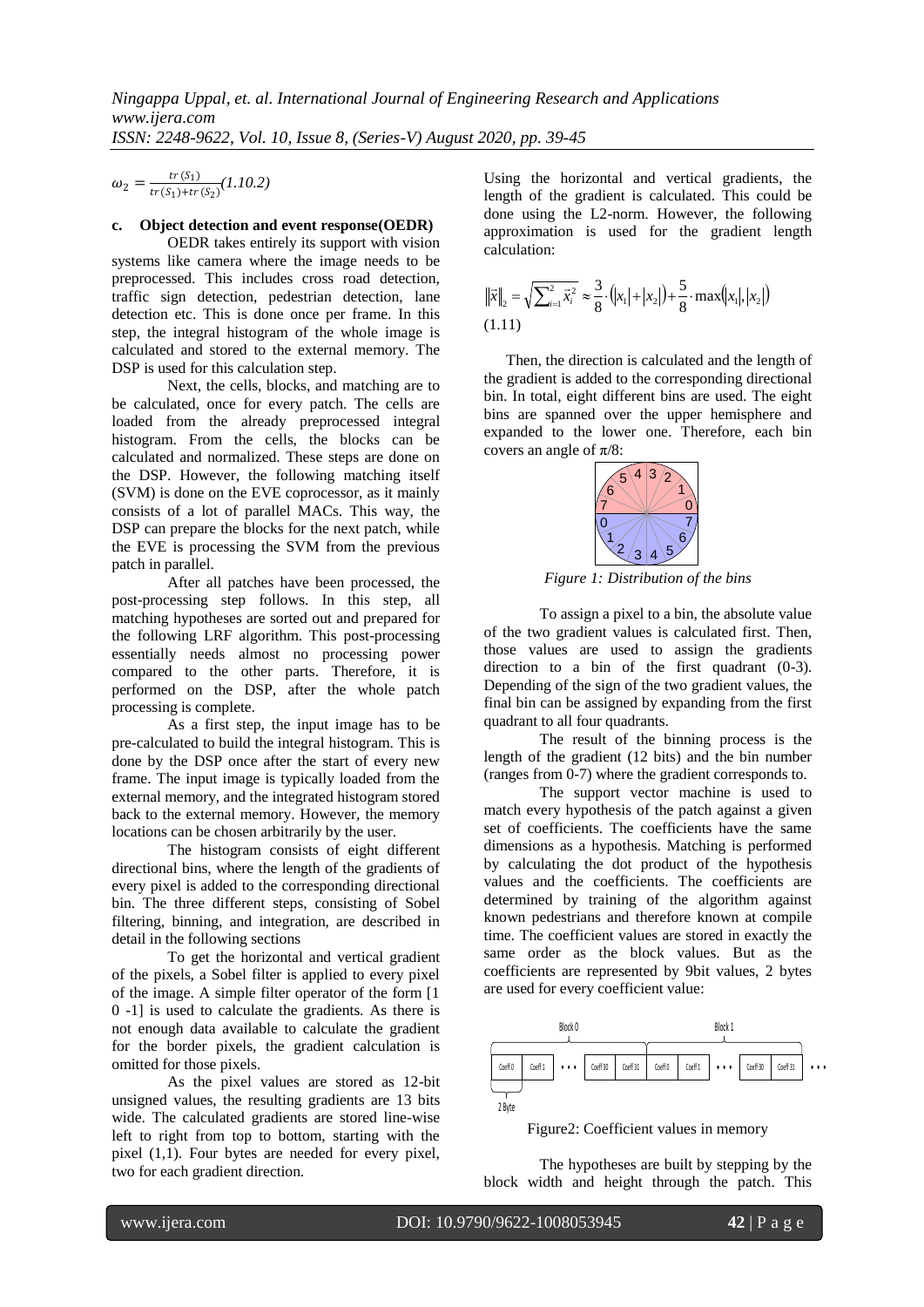means that the same block is used by several hypotheses, each time as a different relative position, and therefore matched agains a different coefficient block. In the current implementation, a hypothesis size of 5 blocks in width and 11 blocks in height is used. Therefore, a single block can be used by up to 55 different hypotheses. The hypotheses are stepped line-wise from top-left to bottom-right through the patch. The following figure assumes a patch width of n hypotheses, which would equal to a hypothesis width of n+4 blocks:

#### *Evaluated results*

In fig 3 the longitudinal and in fig 4 the lateral position of the radar sensors and the fused track is plotted over time. The good consistency of radar data and fusion result can also be seen here.



*Figure3: lateral vehicle scenario estimate*



*Figure4: longitudinal vehicle scenario estimate*



*Figure5: position vehicle scenario estimate*

In 6the longitudinal and lateral position of the three ARS4xx radar sensors, the Mono Camera and the corresponding result of the CEM fusion can be seen.

It is visible that the frontal radar delivers a constant track from a distance of more than 150m. The two side-mounted radars deliver a constant track from 60m on, almost at the same distance as the Mono Camera.slight differences between the lateral position measurements of the radar sensors can be seen, which is to explain by different mounting positions and orientations.The result from the CEM fusion covers and smoothens the sensor data very well.

In fig 7 the longitudinal position and in 6the lateral position is shown over time. Differences between the sensors (radar and camera) can also be seen here, as expected especially in longitudinal direction. Nevertheless, the fusion result describes the sensor data quite well.

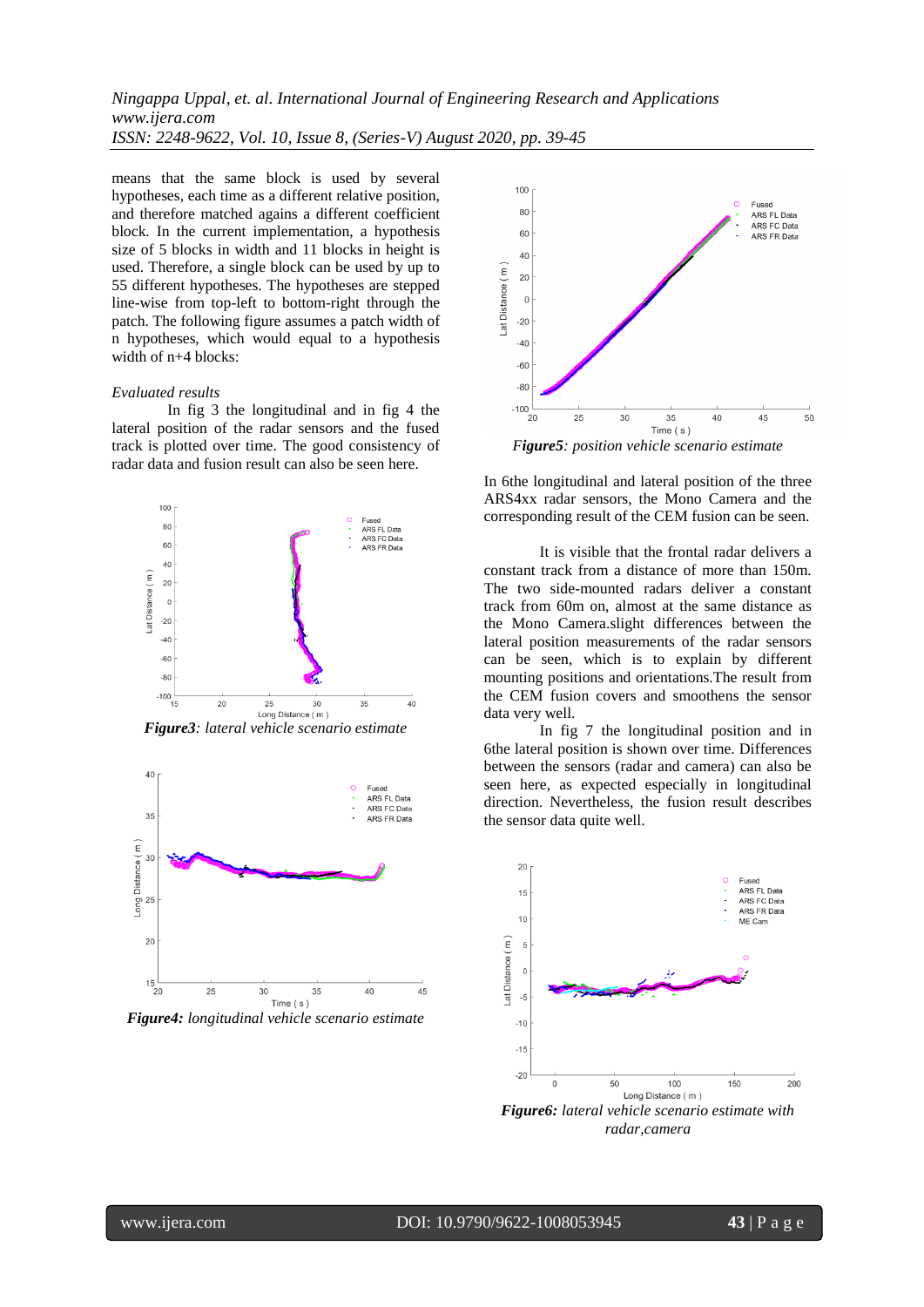

*Figure7: longitudinal vehicle scenario estimate with radar,camera*



*Figure8: positional vehicle scenario estimate with radar,camera*

### **b. Static Environment Evaluates**



#### ACKNOWLEDGMENT

#### **III. CONCLUSION**

In this paper we presented the results of two prominent areas ofADAS variants. Sensor fusion (radar and camera) kalman filter and covariance intersection have yielded the best results for the longitudinal scenarios thus maintaining the track consistency. However, an improvement can be made with the lateral scenarioswhere camera and radar inputs are random by using particle filters.

Road boundary detection using dempster Shaffer grid is a innovative attempt we made to eliminate derivative complexity and thus use Bayesian technique for accurate boundary detections and is robust under all-weather conditions.

#### **Future work**

Sensor fusion can be implemented by combing particle filter and intersection of covariance's to yield more accuracy. road boundary can be extended by combining third order polynomial with spline to detect lane equally as well.

#### **REFERENCES**

- [1]. G. Eason, B. Noble, and I. N. Sneddon, "On certain integrals of Lipschitz-Hankel type involving products of Bessel functions," Phil. Trans. Roy. Soc. London, vol. A247, pp. 529–551, April 1955. *(references)*
- [2]. J. Clerk Maxwell, A Treatise on adas and systems, 3rd ed., vol. 2. Oxford: Clarendon, 1892, pp.68–73.
- [3]. I. S. Jacobs and C. P. Bean, "laned detection, thin areas and sensor fusion ," in Automotive, vol. III, G. T. Rado and H. Suhl, Eds. New York: Academic, 1963, pp. 271–350.
- [4]. R. Nicole, "Title of paper with only first word capitalized," J. Name Stand. Abbrev., in press.
- [5]. Y. Yorozu, M. Hirano, K. Oka, and Y. Tagawa, A path toward autonomous vehicles.By" IEEE Transl. J. Magn. Japan, vol. 2, pp. 740–741, August 1987 [Digests 9th Annual Conf. Magnetics Japan, p. 301, 1982].
- [6]. M. Young, The ADAS Handbook. Mill Valley, CA: University Science, 1989.
- [7]. G. K. Pang and H. H. Liu, "LED location beacon system based on processing of digital images," *IEEE Trans. Intell. Transp. Syst.*, vol. 2, no. 3, pp. 135-150, Sep. 2001.
- [8]. F. Lindner, U. Kressel and S. Kaelberer, "Robust recognition of traffic signals," in Proc. IEEE Intell. Veh. Symp., 2004, pp. 49- 53.